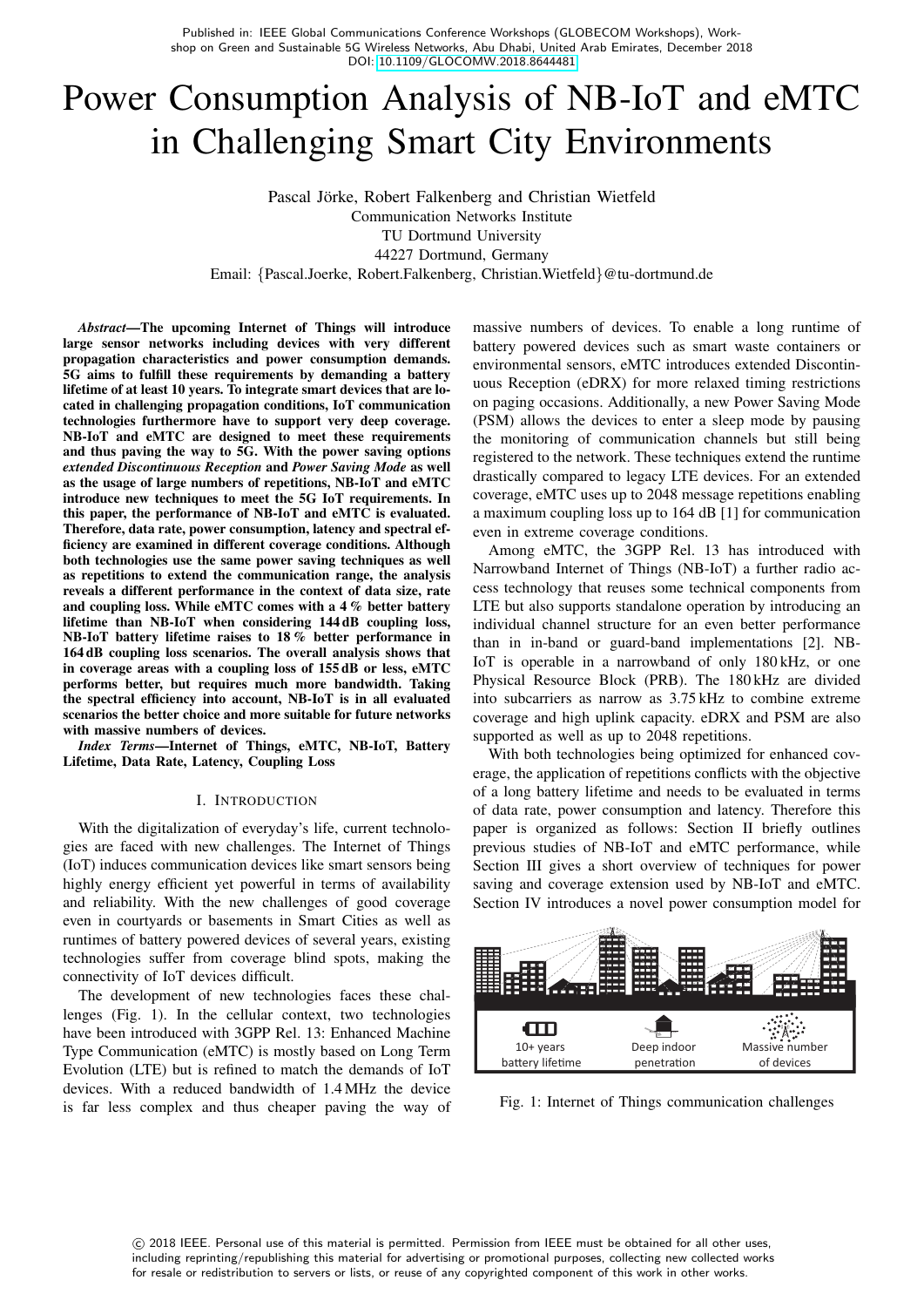both technologies with respect to different power states. It is followed by an evaluation of the performance in Section V and finally the results are concluded in Section VI.

## II. RELATED WORKS

Introducing the new technologies, the authors in [2] provide detailed information about the NB-IoT and eMTC design. Following the technologie's introduction, the performance of eMTC and NB-IoT is evaluated. Although the analyses are detailed, the authors do not compare both technologies to identify the appropriate technology in equal conditions.

In [3] the authors present an empirical NB-IoT power consumption model for battery lifetime estimation. The authors use two different NB-IoT modems on a standard-compliant NB-IoT base station emulator and measure the device's power consumption for different energy states. The results are then compared to the values provided in the 3GPP NB-IoT technical specification, showing a difference of 10 % in the results.

[4] includes an energy consumption evaluation, where, based on electrical power and use case assumptions, the latency and battery lifetime for NB-IoT devices is calculated.

An open-source simulator for NB-IoT is presented in [5]. The simulator is derived from an existing LTE simulation tool and is adapted to NB-IoT resource configurations. Although the authors present first results of the achievable data rate and latency of NB-IoT devices, the simulator doesn't support repetitions. However, as we will show in this paper, this functionality has a major impact on the device's performance.

The authors in [6] also present an NB-IoT and eMTC simulator for power consumption, scalability and latency evaluation. The simulations show that in all scenarios, ranging from open area to urban, eMTC has a lower latency, but NB-IoT comes with a lower power consumption in poor coverage scenarios.

# III. CELLULAR COMMUNICATION SOLUTIONS FOR THE IOT

The increasing interest in IoT-enabled devices leads to the development of various technologies that address the requirements to integrate intelligent devices, purposing low power consumption and wide area signal coverage. The following sections will give an overview of the techniques applied by NB-IoT and eMTC to meet the IoT requirements.

## *A. Increasing the Battery Lifetime*

With reducing the power consumption of devices NB-IoT and eMTC address one of the major challenges in the IoT. Enabling cost-efficient scenarios with many sensors like Smart Waste Management or Environmental Sensing, devices need to provide years of battery lifetime to reduce costs of periodic maintenance to change or recharge the device's batteries.

Therefore two new power saving options are used in NB-



Fig. 2: NB-IoT and eMTC transmission cycle

In the thermatical technology be interded by Figure 1.1 (and the Taurus Constitute in the main technology be a main to constitute the constitute of the constitute of the constitute of the constitute of the constitute of t *1) PSM:* When using PSM the device enters a power saving state in which it reduces its power consumption to a bare minimum [2]. In PSM the device remains registered to the network and maintains its connection configurations. When the device leaves the PSM it does not need to first attach to the network but reestablishes the previous connection leading to a reduced signaling overhead and optimized device power consumption. However, the device is unreachable for the network as long as it remains in PSM because it does not listen to the paging time windows. Mobile terminated services have to be suspended until the device reconnects to the network for a mobile originated event. Tracking Area Updates (TAU) also trigger the device to end PSM and reestablish the connection to the network. While performing a TAU the device listens to paging time windows and thus queued downlink transmissions. The maximum time between connections is given by the timer T3412. After T3412 expires, the device needs to wake up from PSM and perform a TAU.

*2) eDRX:* The eDRX mode extends the DRX cycles to allow a device to remain longer in a power saving state between paging occasions [2], to further reduce the power consumption. The advantage over PSM is that the device remains periodically available for mobile-terminated services and so reduces the latency for downlink transmissions. The time the device remains in eDRX is defined by the timer T3324. When this timer expires, the device will switch to PSM. Fig. 2 shows an NB-IoT and eMTC transmission cycle including eDRX and PSM.

## *B. Increasing the Coverage*

NB-IoT and eMTC also address the challenge of high coverage. While legacy LTE devices can normally operate to a maximum of 142 dB Maximum Coupling Loss (MCL) [1], NB-IoT and eMTC are designed to meet an MCL of 164 dB.

To fulfill these requirements, eMTC introduces Coverage Enhancement (CE) Modes A and B. CE Mode A is mandatory and supports up to 32 repetitions while CE Mode B is optional and defines up to 2048 repetitions. NB-IoT also supports up to 2048 repetitions but does not divide the number of repetitions in different CE Modes, making all 2048 repetitions mandatory to all devices. Table I gives a detailed overview of the maximum number of repetitions for each NB-IoT and eMTC channel, which in turn lead to a reduced data rate.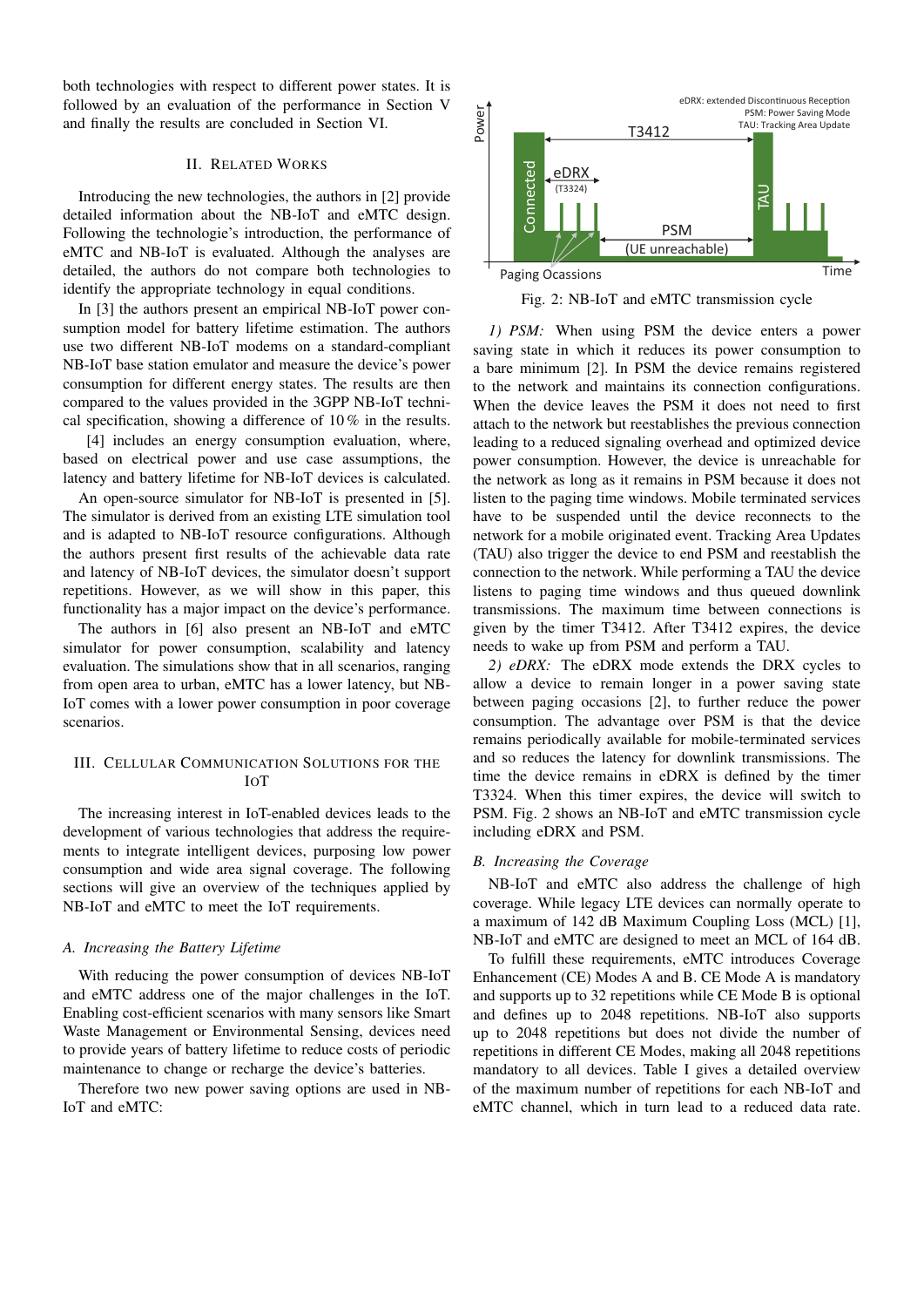This decreased data rate means that the overall time of a data transmission increases and will consume more power compared to a transmission without repetitions. The impact of repetitions on the battery lifetime will be analyzed later in this paper.

TABLE I: Maximum number of repetitions in eMTC and NB-IoT

| eMTC Ch.      | Repetitions |           | NB-IoT Ch.    | Repetitions |
|---------------|-------------|-----------|---------------|-------------|
|               | CE Mode A   | CE Mode B |               |             |
| <b>PDSCH</b>  | 32          | 2048      | <b>NPDSCH</b> | 2048        |
| <b>MPDCCH</b> | 16          | 256       | <b>NPDCCH</b> | 2048        |
| <b>PRACH</b>  | 32          | 128       | <b>NPRACH</b> | 128         |
| <b>PUSCH</b>  | 32          | 2048      | <b>NPUSCH</b> | 128         |
| PUCCH         |             | 32        |               |             |

PDSCH: Physical Downlink Shared CHannel PRACH: Physical Random Access CHannel MPDCCH: Machine type communication Physical Downlink Control CHannel PUSCH: Physical Uplink Shared CHannel NPUSCH: Narrowband Physical Uplink PUCCH: Physical Uplink Control Channel Shared CHannel NPRACH: Narrowband Physical Random Access CHar NPDCCH: Narrowband Physical Downlink Control CHannel NPDSCH: Narrowband Physical Downlink Shared CHannel PRACH: Physical Random Access CHannel

While eMTC supports 2048 repetitions for both PDSCH and PUSCH, NB-IoT uses up to 2048 repetitions only for the NPDSCH. The maximum number of repetitions for the NPUSCH is 128. The reason for this is shown in Table II: While the NB-IoT downlink (as well as legacy LTE and eMTC) divides the time domain into fixed subframes with a transmission length of 1 ms, the NB-IoT uplink introduces a new time division, called Resource Units (RU). As introduced in Section I the NB-IoT bandwidth is divided into 12 subcarriers that can be allocated by an NB-IoT device. The fewer subcarriers a device allocates, the longer is the transmission time of one RU, spanning a time from 1 ms to 32 ms (Table II). The extension of transmission time increases the bit energy in a similar way than with repetitions, leading to a better transmission range.

## IV. POWER CONSUMPTION MODEL FOR NB-IOT AND EMTC

To evaluate the power consumption of NB-IoT and eMTC devices, a power model is introduced, consisting of five power states (Fig. 3):

- *Connected*: After establishing a Radio Resource Control (RRC) connection the device transmits its uplink report.
- *Tail*: After transmitting the uplink report the device keeps active for a time period  $t_{tail}$  in case of possible downlink data. The tail time is defined by the network.

TABLE II: Length of NB-IoT Resource Units for different bandwidths

| Number of Subcar-<br>riers | Device<br>[kHz] | Bandwidth | Length of Resource<br>Unit [ms] |
|----------------------------|-----------------|-----------|---------------------------------|
| 1 <sub>2</sub>             | 180             |           |                                 |
| n                          | 90              |           | ◠                               |
| $\mathbf{\Omega}$          | 30              |           |                                 |
|                            | 15              |           |                                 |
|                            | 3.75            |           | 32                              |

- *eDRX*: The device enters the eDRX mode. It goes in a power saving state and only wakes up in short periods for listening on potential scheduled downlink data.
- *PSM*: After a time  $t_{eDRX}$  defined by T3324 the device enters a deep sleep similar power saving mode where it is not reachable for the network. Because of the power down, the device only consumes several microwatts of power. Although the device chooses the length of T3324 by itself, the network limits the maximum time.
- *TAU*: To signal the network that the device is still alive, it needs to power up after a time  $t_{TAU}$  defined by T3412 to reconnect to the network for a tracking area update and to listen to scheduled downlink data. Although the device chooses the length of T3412, the network limits the maximum time.

While the latter four states are defined by fixed timers and are independent of the uplink report size and interval, the time spent in the Connected state varies in dependence of these parameters as well as the coupling loss, that determines the acquisition time of the synchronization signals (Narrowband Primary Synchronization Signal (NPSS), Narrowband Secondary Synchronization Signal (NSSS) for NB-IoT and Primary Synchronization Signal (PSS), Secondary Synchronization Signal (SSS) for eMTC) as well as the number of repetitions for the RRC resume procedure and the uplink report transmission. Fig. 4 and Fig. 5 show the protocol overhead for NB-IoT and eMTC, respectively, caused by the channel access procedure at 164 dB coupling loss.

While this additional time spent in the Connected state is partly reception and therefore less energy consuming, the protocol overhead still makes up to 75 % of the time spent in this state [7] and is therefore taken into account as well.

The necessary transmission time for the uplink report depends on the uplink scheduling cycles aside from the uplink report size. Fig. 6 shows an NB-IoT uplink scheduling example with two NPUSCH repetitions including three resource



Fig. 3: State machine for power consumption evaluation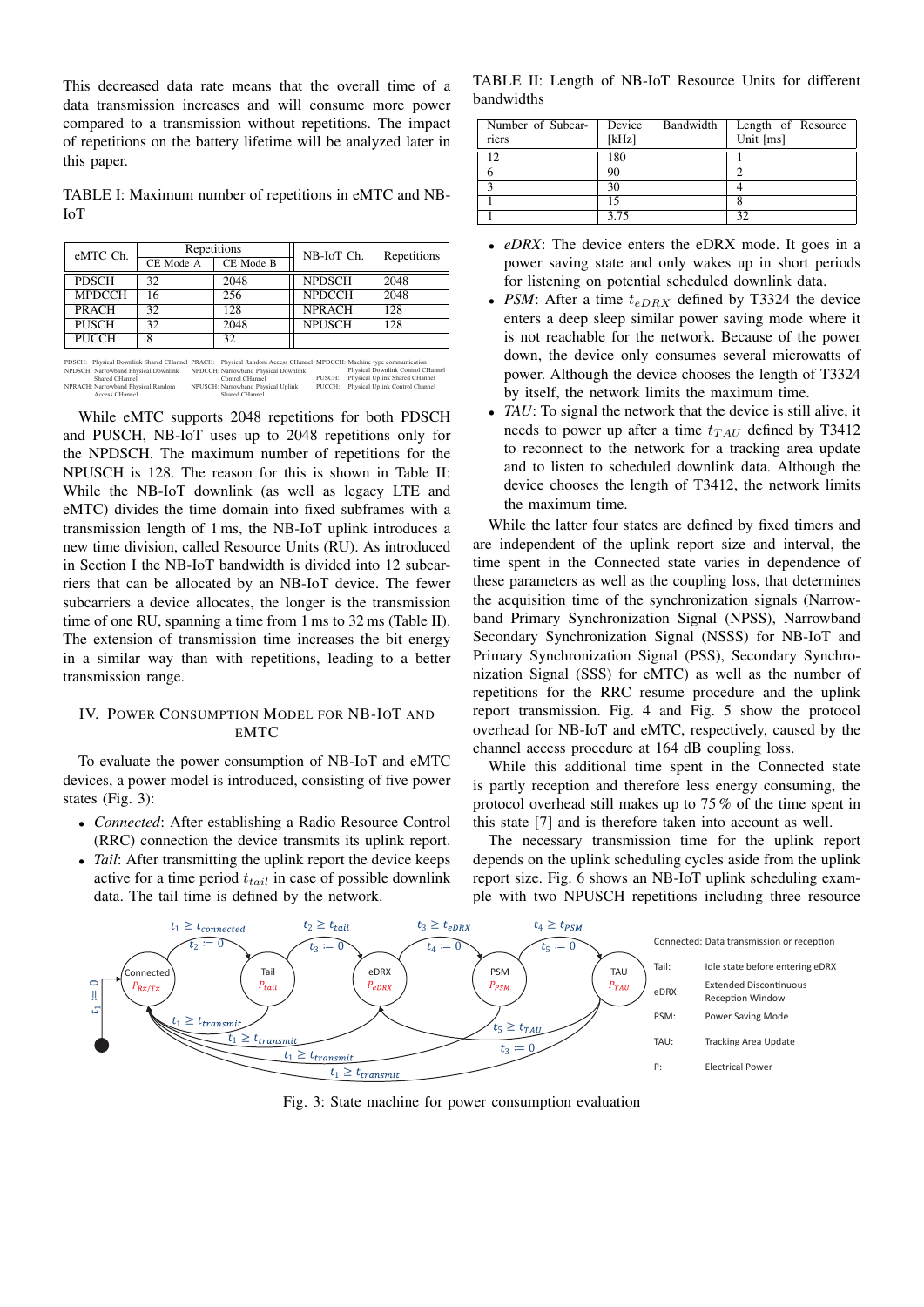

Fig. 4: Protocol overhead due to NB-IoT RRC procedure [8]



Fig. 5: Protocol overhead due to eMTC RRC procedure [7]

units per repetition [2]. Uplink report transmissions require at least an 8 ms transmission gap (TG) between the last Downlink Control Information (DCI) carried on NPDCCH and the first scheduled NPUSCH subframe. In this time the device decodes the DCI and switches from the reception to the transmission mode. After the transmission of the uplink report, the device switches back to reception mode in a further 3 ms transmission gap and gets ready for reception. Fig. 7 shows an eMTC scheduling example with three Hybrid Automatic Repeat Request (HARQ) processes [2]. Similar to LTE, after reception of a DCI carried on MPDCCH, a transmission gap of 3 ms is inserted before the device sends the uplink report. Afterwards an uplink-to-downlink transmission gap of 1 ms is inserted before the device is able to listen to further MPDCCH messages.

#### V. EVALUATION AND RESULTS

The consideration of the NB-IoT and eMTC RRC procedure as well as the scheduling gaps results in a detailed model. This model allows us to compare and evaluate the data rate, power consumption and latency of both technologies in an equal context. The results of this performance analysis are presented in this section.



Fig. 6: Example of NB-IoT uplink scheduling





In order to bring the results of the analysis as close as possible to the real world, values of a real NB-IoT / eMTC modem are assumed for the electrical power. Table III lists the power consumption parameters for a Quectel BG96 device provided in [9]. Additionally, an ultra-low power microcontroller STM32L475 is considered to be used in an IoT device for sensor readings. Its power consumption in run mode and low power mode is added to the overall power consumption.

TABLE III: Power consumption parameters for battery lifetime evaluation [9] [10]

| Power Consumption              | $NB$ - $IoT$      | eMTC              |
|--------------------------------|-------------------|-------------------|
| Uplink Transmission @ 23 dBm   | 623.7 mW          | 709.5 mW          |
| Downlink Transmission          | $62.5 \text{ mW}$ | $62.5 \text{ mW}$ |
| eDRXs                          | $3.63 \text{ mW}$ | $3.63 \text{ mW}$ |
| <b>PSM</b>                     | $10 \mu W$        | $10 \mu W$        |
| Microcontroller Run Mode       | $1 \text{ mW}$    | $1 \text{ mW}$    |
| Microcontroller Low Power Mode | $1.4 \mu W$       | $1.4 \mu W$       |

In addition to the real-life power consumption parameters, typical IoT Smart City use cases are considered. As shown in Fig. 1 Environmental Sensing, as well as Waste Management, are battery powered IoT use cases. Especially in old buildings, water meters do not necessarily have a power supply available, so they may be battery powered as well. Table IV lists these use cases as well as the uplink report interval and size for each use case. Note that besides application data the uplink report size includes also the overhead of application, transport, internet and link layer protocols.

TABLE IV: IoT application requirements [11] [12]

| Application           | Uplink Report In-<br>terval [hours] | <b>Uplink Report Size</b><br>[Bytes] |
|-----------------------|-------------------------------------|--------------------------------------|
| Environmental Sensing |                                     | 10 bytes                             |
| Waste Management      | 24                                  | 10 bytes                             |
| Water Metering        | 24                                  | 200 bytes                            |

In the first step of the evaluation the data rate of NB-IoT standalone implementation and eMTC is analyzed using common IoT coupling losses of 144 dB, 154 dB and 164 dB as defined in [4], [7] and [8]. The results are shown in Table V and Table VI.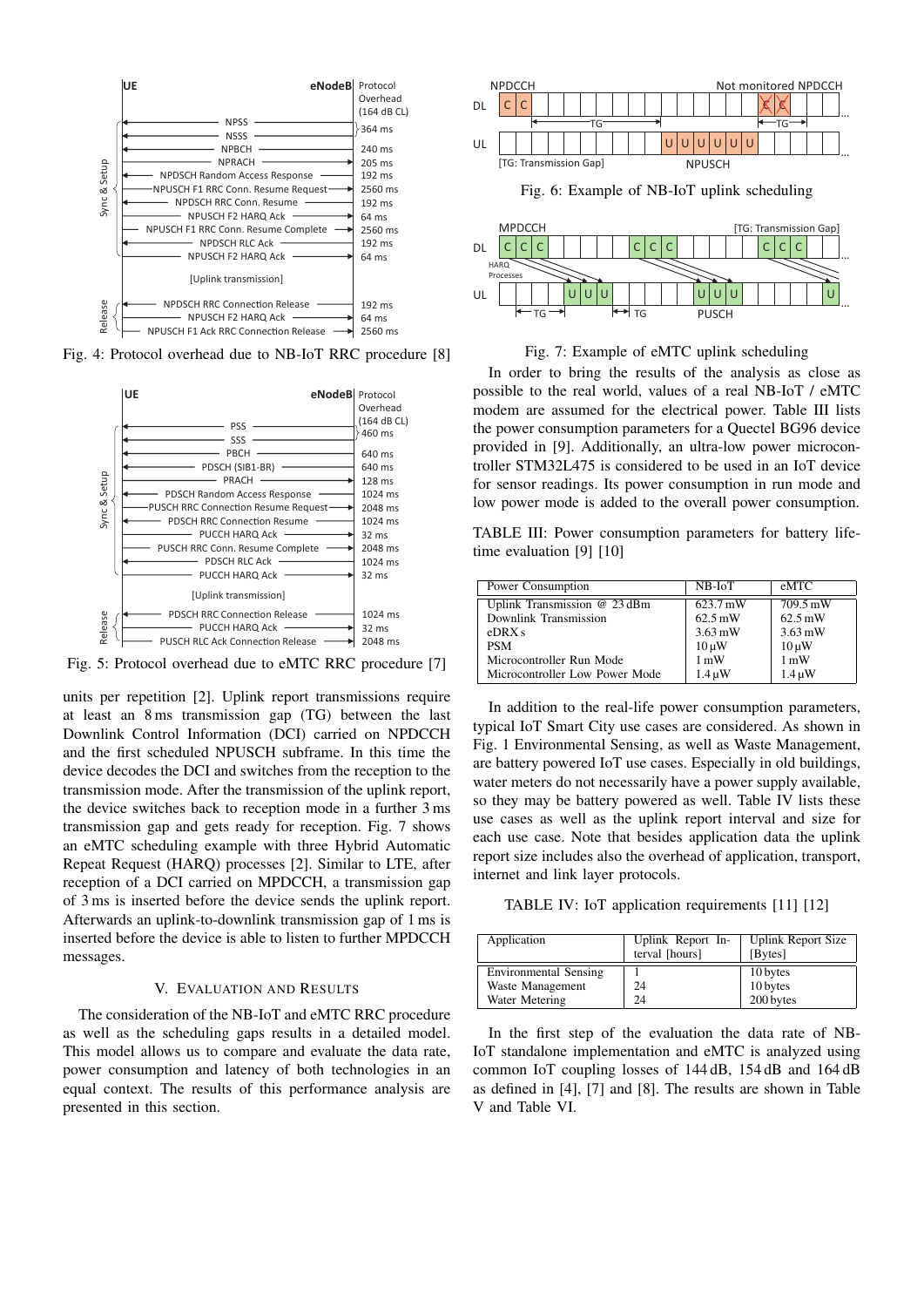TABLE V: NB-IoT uplink physical layer data rates [2]

| Coupling Loss                | 144 dB                    | 154 dB              | 164 dB               |
|------------------------------|---------------------------|---------------------|----------------------|
| Transport Block Size Index   |                           | 6                   | 6                    |
| Subcarrier spacing           | 15 kHz                    | $15$ kHz            | $15$ kHz             |
| Number of subcarriers        | 3                         |                     |                      |
| Number of resource units per | 8                         | 10                  | 10                   |
| repetition                   |                           |                     |                      |
| Number of repetitions        |                           | 4                   | 32                   |
| Total Transmission Time In-  | $32 \overline{\text{ms}}$ | $320 \,\mathrm{ms}$ | $2560 \,\mathrm{ms}$ |
| terval required for uplink   |                           |                     |                      |
| transmission                 |                           |                     |                      |
| <b>Block Error Rate</b>      | $10\%$                    | $\overline{10}\%$   | $10\%$               |
| Physical layer data rate     | $18.7$ kbit/s             | $2.6$ kbit/s        | $343 \text{ bit/s}$  |

Due to the use of only 3 subcarriers, NB-IoT uses one repetition at 144 dB coupling loss, resulting in a data rate of 18.7 kbit/s. Although eMTC has to use 16 repetitions to achieve a coupling loss of 144 dB, the data rate is still more than double the data rate of NB-IoT due to a shorter subframe time and less transmission gap times as mentioned in Section III. In the case of 164 dB coupling loss the data rate relations between NB-IoT and eMTC are reversed: NB-IoT achieves a physical layer data rate of 343 bit/s, while the eMTC data rate drops to 167 bit/s when using 2048 repetitions. Even with the longer Transmission Time Interval (TTI) of NB-IoT compared to eMTC, the NB-IoT transmission uses a Transport Block Size Index (TBSI) of 6, resulting with 10 RU's per repetition in a Transport Block Size (TBS) of 1000 bits. eMTC uses a TBSI of 8 and one PRB which results in a TBS of 392 bits and therefore a lower data rate. Note that with NB-IoT using only 32 repetitions at 164 dB coupling loss, the maximum coupling loss can be further extended using 128 repetitions, giving a even larger communication range with a data rate of 88 bit/s.

The next analysis focuses on the power consumption of NB-IoT and eMTC. When considering the devices being supplied by a standard 9V Alkaline battery, 3 Wh of energy are assumed to be available. Therefore the power consumption can be transferred to a battery lifetime as shown in Fig. 8. The results show the estimated battery lifetime for varying uplink report intervals and sizes. Additionally to the coupling



Fig. 8: Comparison of NB-IoT and eMTC battery lifetime for different uplink report intervals

# TABLE VI: eMTC uplink physical layer data rates [2]

| Coupling Loss                 | 144 dB             | 154 dB           | 164 dB            |
|-------------------------------|--------------------|------------------|-------------------|
| Transport Block Size Index    | 9                  | 9                | 8                 |
| Number of PUSCH resource      | 6                  | 2                |                   |
| blocks                        |                    |                  |                   |
| Number of repetitions         | 16                 | 256              | 2048              |
| <b>HARQ</b> processes         |                    |                  |                   |
| Total Transmission Time In-   | $\overline{21}$ ms | $268 \text{ ms}$ | $2116 \text{ ms}$ |
| terval required for UL trans- |                    |                  |                   |
| mission                       |                    |                  |                   |
| <b>Block Error Rate</b>       | 10%                | 10%              | 10%               |
| Physical layer data rate      | $40.1$ kbit/s      | $3.1$ kbit/s     | $166.7$ bit/s     |

TABLE VII: Latency results for 84 Bytes data size [8] [7]

| Coupling Loss       | 144 dB | 154 dB | 164 dB |
|---------------------|--------|--------|--------|
| eMTC                | 0.2 s  | 0.6s   | 8.5s   |
| NB-IoT (standalone) | 0.4s   | 0.7s   | 5.1 s  |

losses of 144 dB, 154 dB and 164 dB, the battery lifetime of devices with even lower coupling losses and thus the maximum available data rate for both technologies is shown. It should be noted, that eMTC comes with a 4 % better battery lifetime than NB-IoT when considering 144 dB coupling loss. When getting near to the cell center and thus having less coupling loss, the battery lifetime only slightly increases. At 164 dB coupling loss, NB-IoT outperforms eMTC in battery lifetime. With increasing uplink report sizes, the difference between NB-IoT and eMTC enlarges further due to the larger data rate of NB-IoT, making NB-IoT the better technology for extreme coverage conditions.

The analysis of the latency shows the same characteristics as the previous evaluations (cf. Table VII). Considering a coupling loss of 144 dB, NB-IoT and eMTC latencies are 0.4 s respectively 0.2 s. When facing 164 dB coupling loss, the latency increases to 5.3 s and 8.5 s. This makes NB-IoT the better technology for extreme coverage conditions, again.

The results of the data rate, battery lifetime and latency analyses are summarized in Fig. 9 for an uplink report interval of 24 hours and an uplink report data size of 84 Bytes. Note



Fig. 9: Comparison of NB-IoT and eMTC battery lifetime for different uplink report sizes